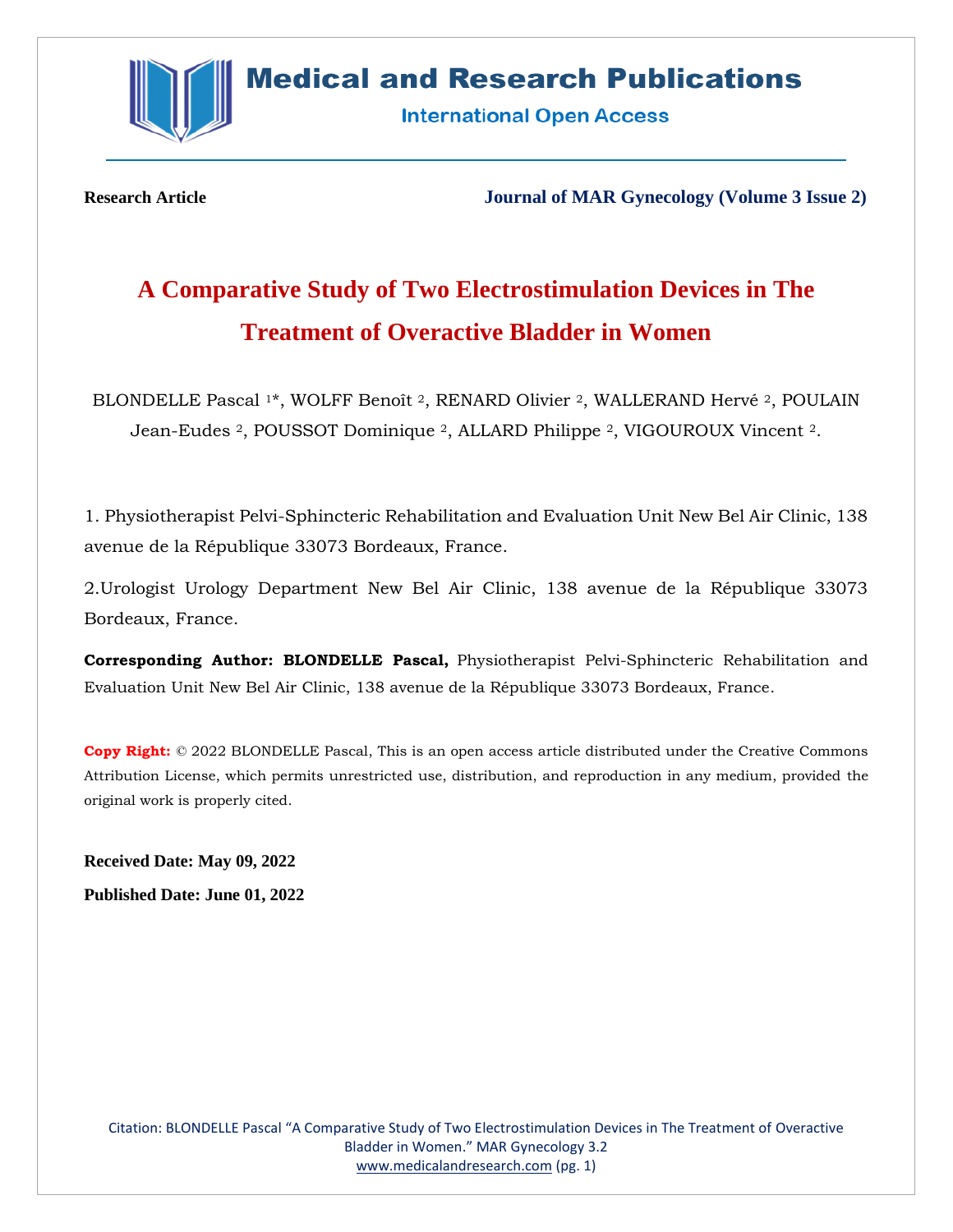#### *Abstract*

*Overactive bladder (OAB) is defined by the International Continence Society as urinary urgency, with or without frequency and nocturia, with or without urgency urinary incontinence (SUI), in the absence of urinary tract infection or other obvious pathology. SUI is a prevalent condition among women and negatively affects their quality of life (QoL). The aim of this study was assessed the effect of tibial nerve stimulation (TNS) compare with abdominis-perineal stimulation in the treatment of SUI every day for 2 months. QoL was assessed through DITROVIE Questionnaire. Data was collected pre-, post-treatment. These assesments included a OAB USP® score, a perineal-respiratory asynchrony test and a pelvic floor muscles (PFM) measurement.* 

*Course of the treatment with the two medical devices significantly improved QoL (-1 to -2 points) of all women, as well as the USP® score (+60 to +89%). We observe a significant improvement in the correction of abdominal-respiratory asynchrony (-16 to -92%) and in PFM contraction (+3 to +16%) particularly for the Uro-MG group.*

*Results suggest that Uro stim 2® is effective as a passive neurological stimulation therapy. On the over hand, Uro-MG® is an efficacious therapy for treatment of SUI both as a stimulator and as an expiratory biofeedback creating a Mahony reflex 3 type.*

*Keywords: urge – electrostimulation – biofeedback – expiratory – tibial nerve stimulation – perineal muscles – abdominal muscles*

#### **Abbreviations:**

- SUI: Stress Urinary Incontinence
- QoL: Quality of life
- DC flow: Direct Current Flow
- PFM: Pelvic Floor Muscles
- OAB: Overactive Bladder

Citation: BLONDELLE Pascal "A Comparative Study of Two Electrostimulation Devices in The Treatment of Overactive Bladder in Women." MAR Gynecology 3.2 [www.medicalandresearch.com](http://www.medicalandresearch.com/) (pg. 2)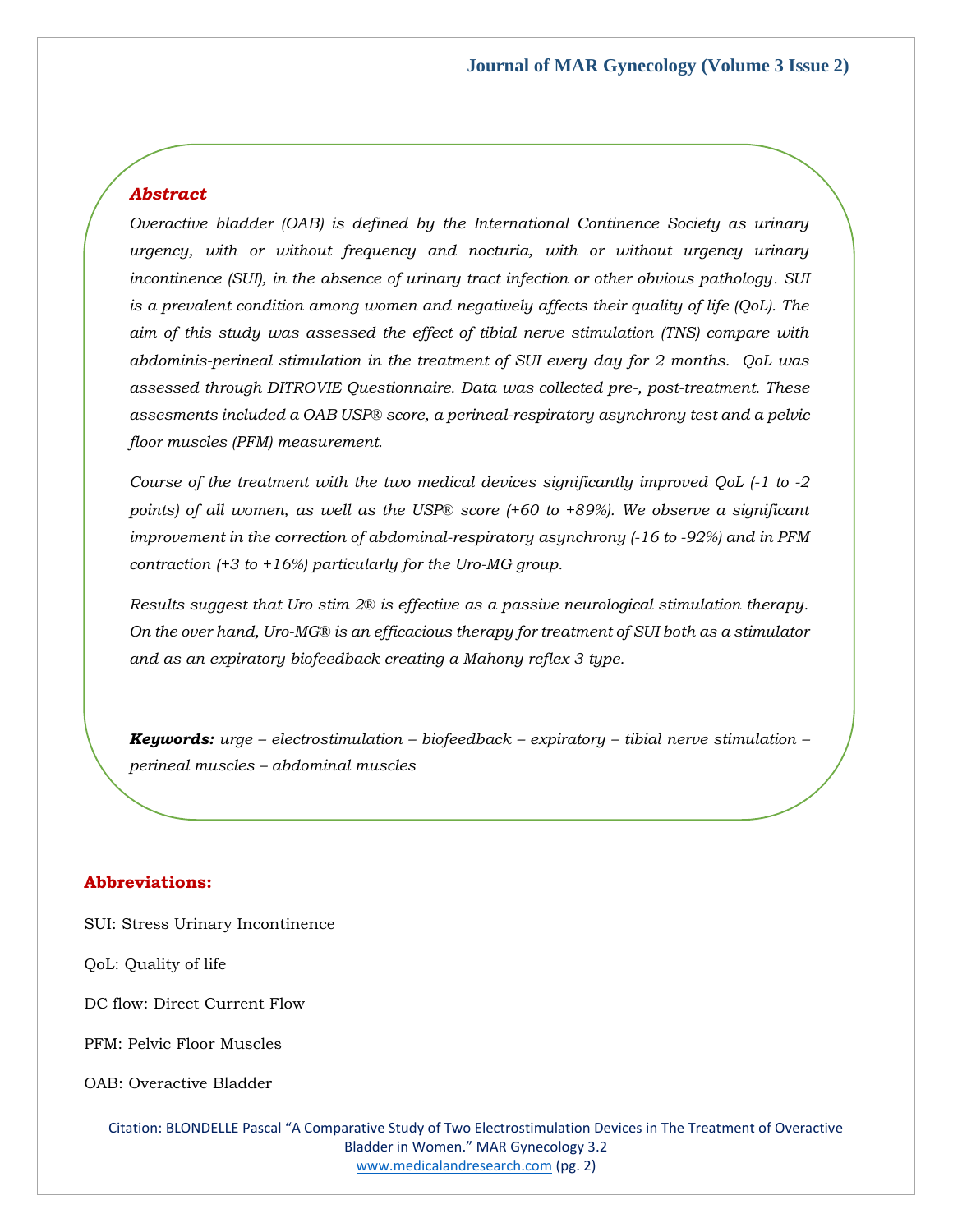TNS: Tibial Nerve Stimulation

#### **Introduction**

OAB characterizes the bladder immaturity syndrome, the functional symptoms of which are characterized by frequent and urgent needs, sometimes associated with diurnal and nocturnal loss of urine (1). The consequences of these hyper pressures will be repeated urinary tract infections, trabeculations typical of a struggling bladder, and sometimes even small intermittent reflux (2). Socalled first-line treatment mainly includes medical treatment, essentially pharmacological, targeting the efferent and afferent side of the voiding reflex, with the use of oral antimuscarinic anticholinergics (oxybutynin) as a reference (3), associated with behavioral measures and lifestyle and dietetics, as well as pelvic-perineal rehabilitation (4). The latter will be proposed on functional instabilities, after elimination of any organic cause creating an irritative bladder spine (5). It is based on the use of electrostimulation, biofeedback and voiding calendar (6, 7, 8, 9). Through this study, we propose to analyze, in the context of the functional rehabilitation of overactive bladder in women, on a cohort of incontinent patients by urge (SIU), the effect of a perineal self-rehabilitation based on the use of either Posterior Tibial Nerve neurostimulation (TNS) or expiratory with abdominis-perineal electrostimulation with a Winner-Flow® tip.

#### **Material and Method**

Our study took place over a period of 9 months, from January to September 2021. We opted for selfrehabilitation at home for 2 consecutive months, with assessment and control at the start of selfrehabilitation, at the after four weeks (simple control), then at the end of treatment. Out of a population of 43 women, after an initial assessment consisting of a USP® incontinence score questionnaire (QoL) and a clinical examination, we retained 34 patients (79%), divided into two equal groups of 17 patients, "Uro-MG® Group" (ADTMed, Dijon, France) and "Uro stim 2® Group" (Schwa-Medico, Rouffach, France).

Nine women (21%) who did not present pure urgency incontinence but mixed (SUI + OAB) or who had medical treatment with anticholinergics were discarded.

Age: An average of 62 years (48-71)

Inclusion criteria: SUI. OAB. Menopausal woman or not.

Exclusion criteria: Pacemaker – Neuromodulation – Mixed urinary incontinence – treatment with anticholinergics.

After the initial assessment, we created two groups:

Citation: BLONDELLE Pascal "A Comparative Study of Two Electrostimulation Devices in The Treatment of Overactive Bladder in Women." MAR Gynecology 3.2 [www.medicalandresearch.com](http://www.medicalandresearch.com/) (pg. 3)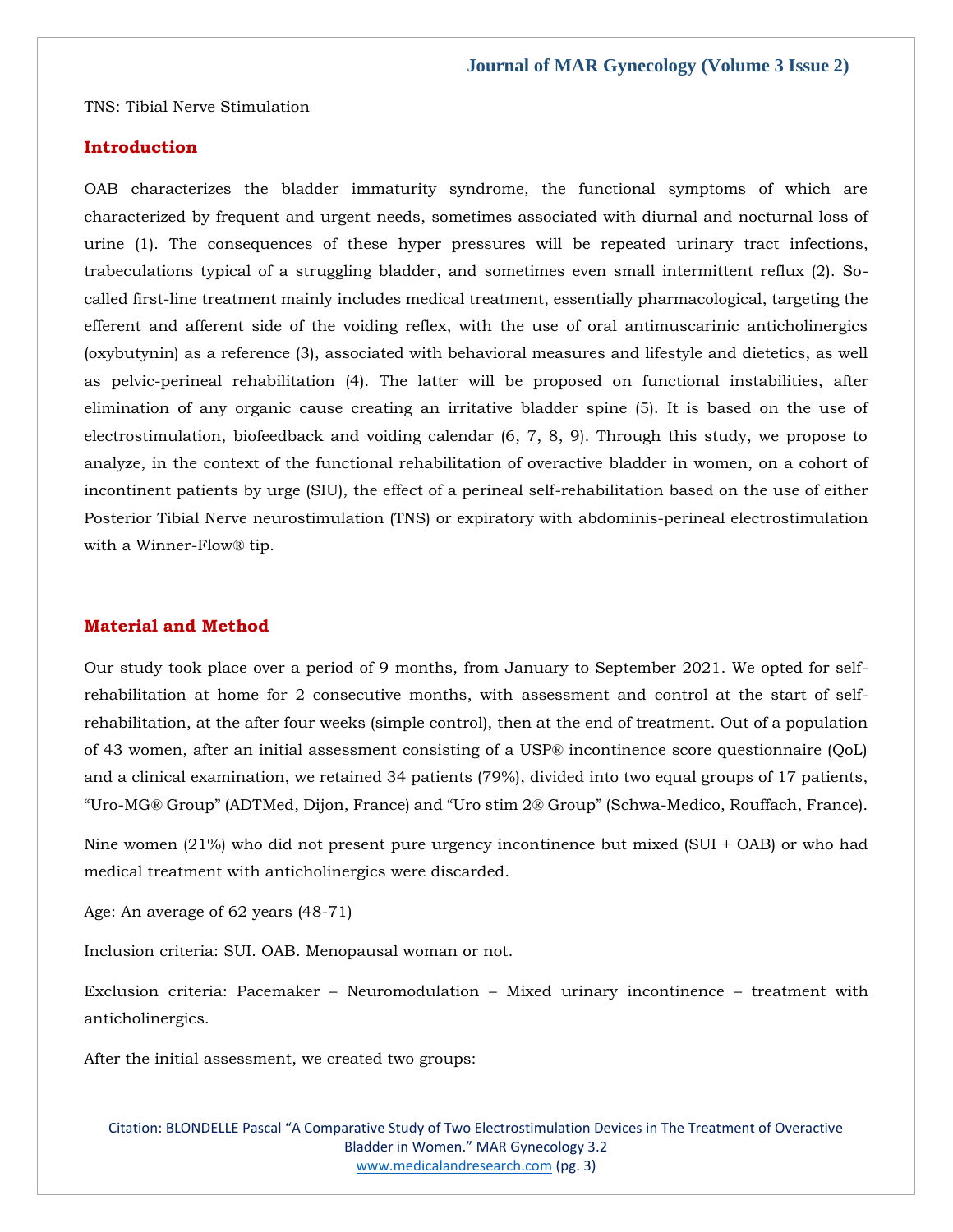- 1- Uro-MG® group: 17 patients who were asked to perform two daily abdominis-perineal rehabilitation sessions (9) using a Uro-MG® stimulator (Mode 1. 100 Hz; 831 µs; DC flow at expiration for the abdomen and Mode 2. 50 Hz; 831 µs, DC flow at expiration for perineal muscles). (Fig. 1)
- 2- Uro stim 2® group: 17 patients who were asked to perform two daily TNS sessions (10) using a Uro Stim 2® stimulator (Program U3. 10 Hz; 210 µs; DC flow). (Fig. 2)



**Fig. 1** Uro-MG®

Citation: BLONDELLE Pascal "A Comparative Study of Two Electrostimulation Devices in The Treatment of Overactive Bladder in Women." MAR Gynecology 3.2 [www.medicalandresearch.com](http://www.medicalandresearch.com/) (pg. 4)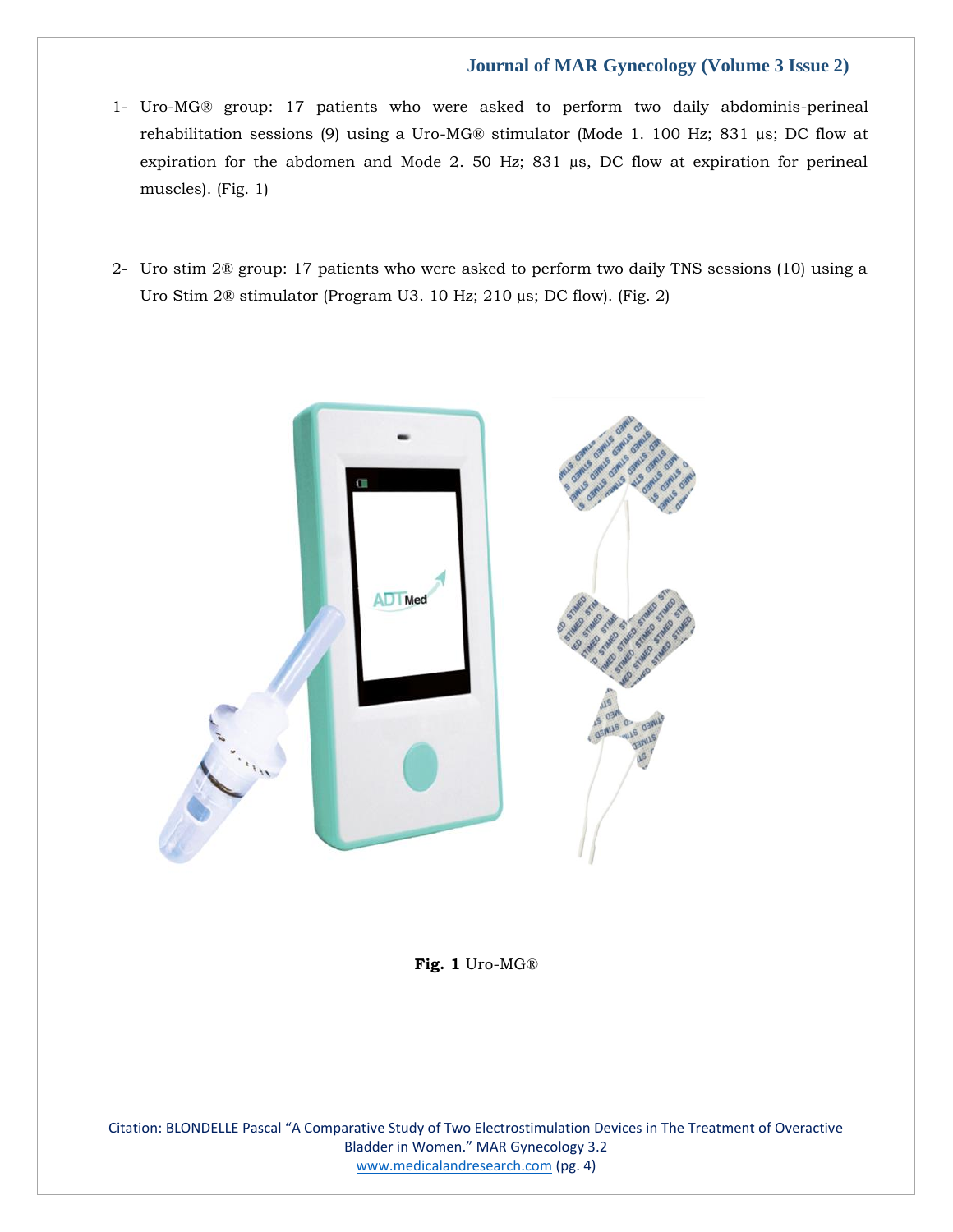

**Fig. 2** UroStim 2®

#### **The initial assessment included:**

- A USP® overactive bladder urinary incontinence and DITROVIE® quality of life questionnaire.
- Cough measurement of the diaphragmatic pressure on the abdominis-perineal compartment (perineal-respiratory asynchrony) by ManoSpiro® sensor (ADTmed, Dijon, France) in supine position. (Fig. 3)
- A measurement of the perineal engagement at expiration induced by a contraction of the expiratory abdominal muscles (Transversus abdominis-Obliquus externus abdominis-Obliquus internus abdominis) over 10'' by a 3D Manoscan® Medtronic anal probe (Medtronic France, Bièvres, France) (Fig. 4).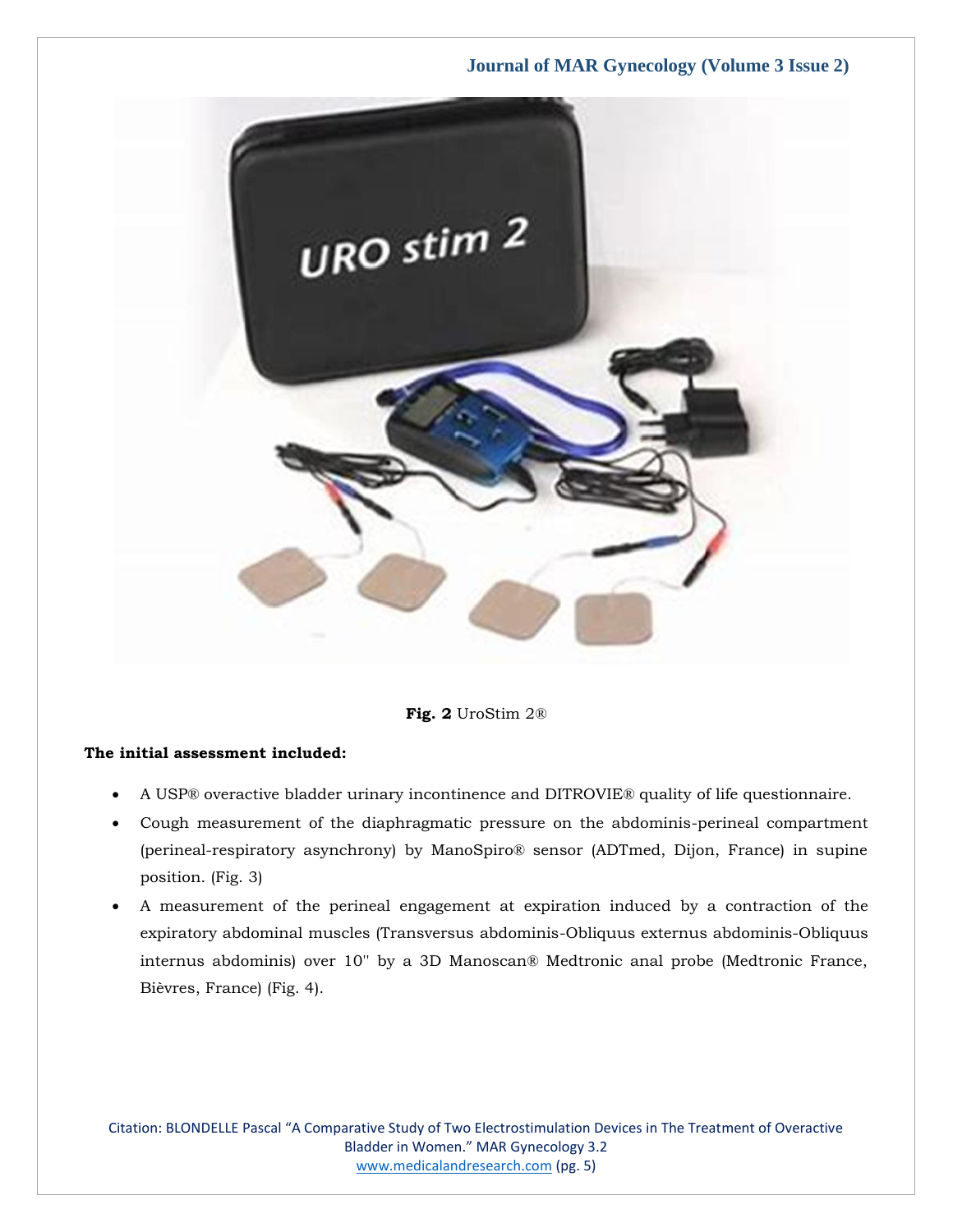

**Fig. 3** Testeur ManoSpiro®



**Fig. 4** Manoscan 3D

Citation: BLONDELLE Pascal "A Comparative Study of Two Electrostimulation Devices in The Treatment of Overactive Bladder in Women." MAR Gynecology 3.2 [www.medicalandresearch.com](http://www.medicalandresearch.com/) (pg. 6)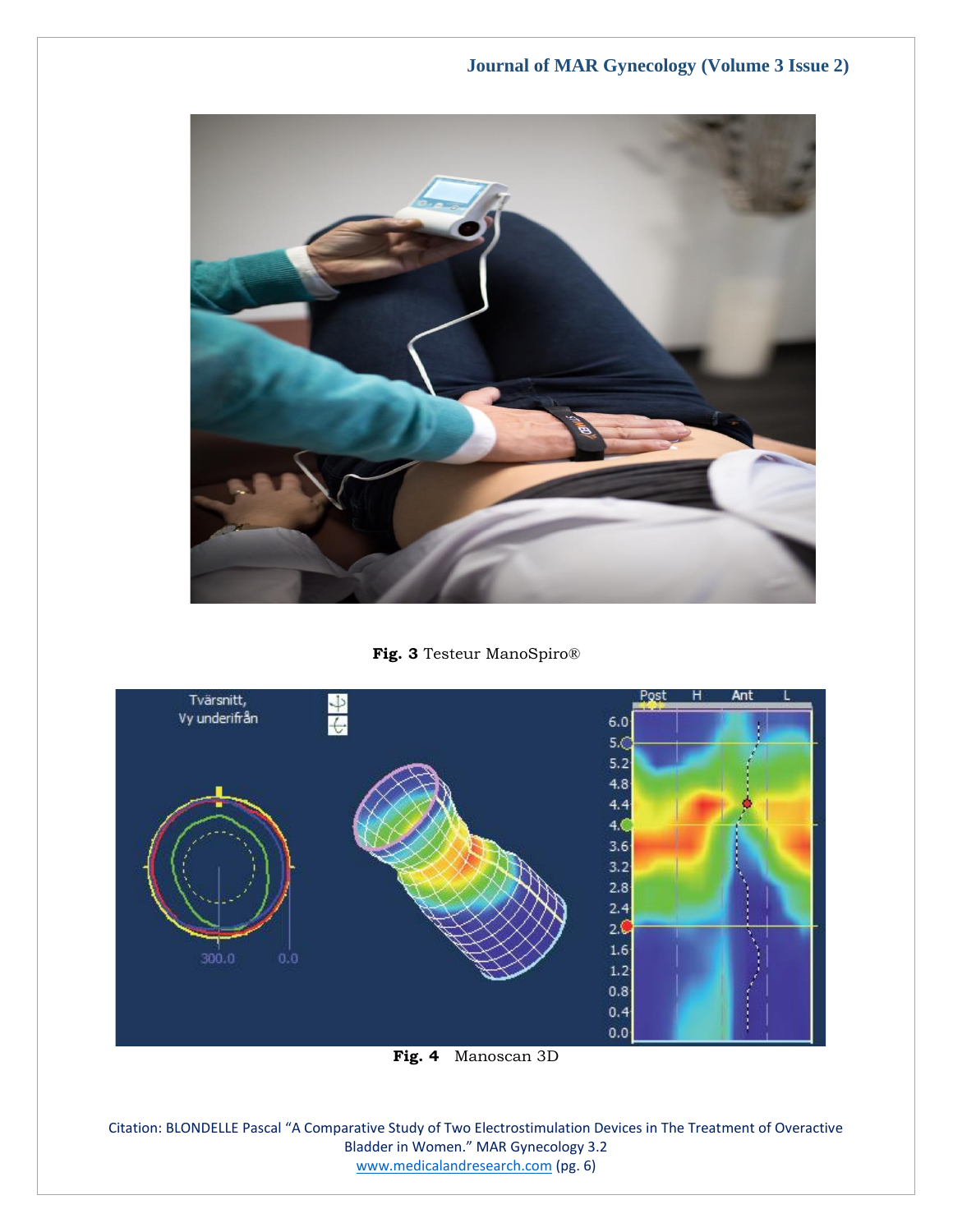The final balance sheet included the same items for comparison.

The Uro-MG® group carried out two daily sessions distributed as follows:

- A morning session of abdominal electrostimulation triggered by exhalation in the Winner-Flow® tip and abdominal external bonded electrodes (3 series of 5 exhalations) in standing position (Fig.5).
- -An evening session of perineal electrostimulation always triggered by exhalation into the Winner-Flow® tip and a perineal electrode (3 series of 5 exhalations) in a lying position (Fig.6).



**Fig. 5** Abdominal électrodes

Citation: BLONDELLE Pascal "A Comparative Study of Two Electrostimulation Devices in The Treatment of Overactive Bladder in Women." MAR Gynecology 3.2 [www.medicalandresearch.com](http://www.medicalandresearch.com/) (pg. 7)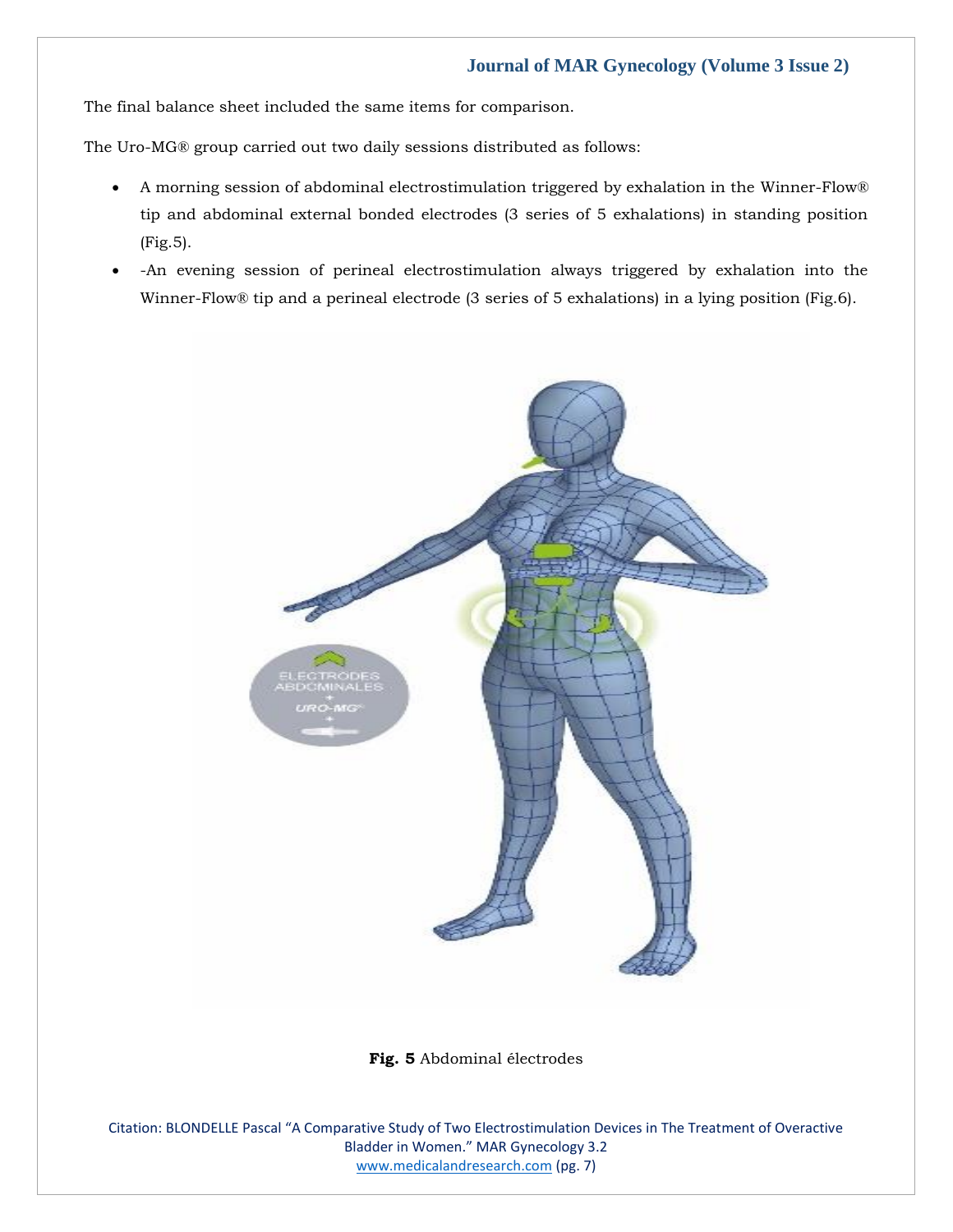

**Fig. 6** Perineal electrodes

The Uro stim 2® group carried out two daily electrostimulation sessions lasting 20 minutes each, in morning and evening, at the level of the NTP by external bonded electrodes (Fig.7).



Fig. 7: NTP electrodes position

Citation: BLONDELLE Pascal "A Comparative Study of Two Electrostimulation Devices in The Treatment of Overactive Bladder in Women." MAR Gynecology 3.2 [www.medicalandresearch.com](http://www.medicalandresearch.com/) (pg. 8)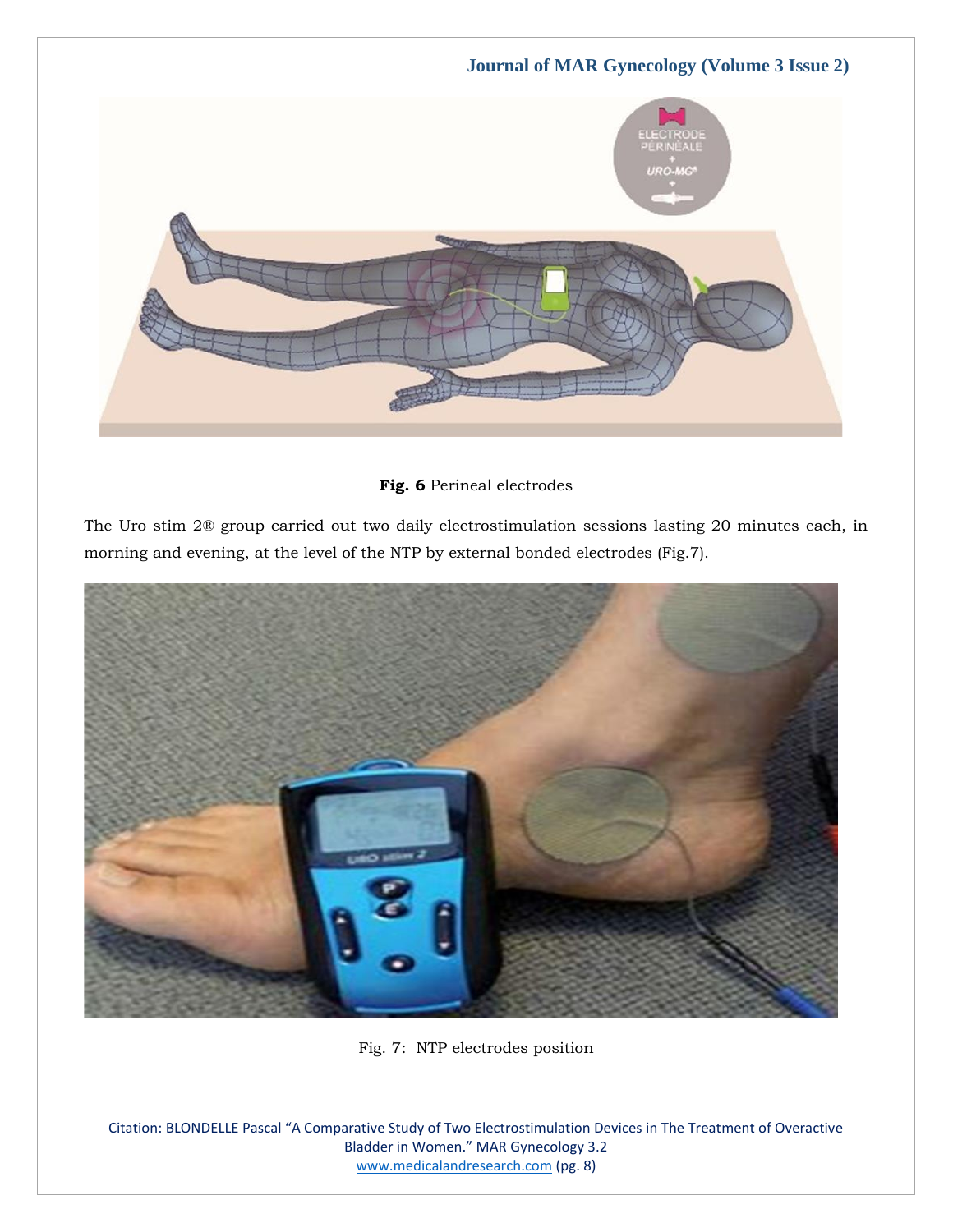Explanations on the rehabilitation to be carried out and the methods of use, depending on the equipment, were given during the initial assessment.

#### **The two devices used had the following characteristics:**

- -Uro-MG®: electro stimulator delivering rectangular biphasic currents with zero average from 10 to 100 Hz for a single width of 831  $\mu$ s, at intensity between 0 and 80 mA. The chosen current is triggered at the abdominal or perineal level by the frequency of expiration, via a tip called Winner-Flow® (presenting resistance gauges allowing physiological regulated expiration) recorded by a microphone at the level of the electrostimulation unit. This device complies with European Class IIa "medical device" directives.
- -Uro Stim 2®: electro stimulator delivering continuous and intermittent frequencies between 1 and 120 Hz with pulse widths of 50 to 600  $\mu$ s, intensity ranging from 0 to 80 mA. Complies with Class IIa European "medical device" directives.

#### **Results**

At the initial assessment, we found:

#### 1. **Uro-MG® group:**

- USP® score Overactive bladder of 15 (11-20)
- DITROVIE score of 4 (3-5)
- Abdominis-respiratory asynchrony of +854 mN (from + 638 to + 1029 mN for a physiological value ≤0 min)
- Anoperineal contraction of 123 mmHg (90-175) (Table 1)

#### 2. **Uro Stim 2® group:**

- USP® of 16 (12-20)
- DITROVIE score of 4  $(2-5)$
- Abdominis-respiratory asynchrony of +789 mN (from + 451 to + 1103 mN for a physiological value ≤0 min)
- Anoperineal contraction of 127 mmHg (97-169) (Table 2)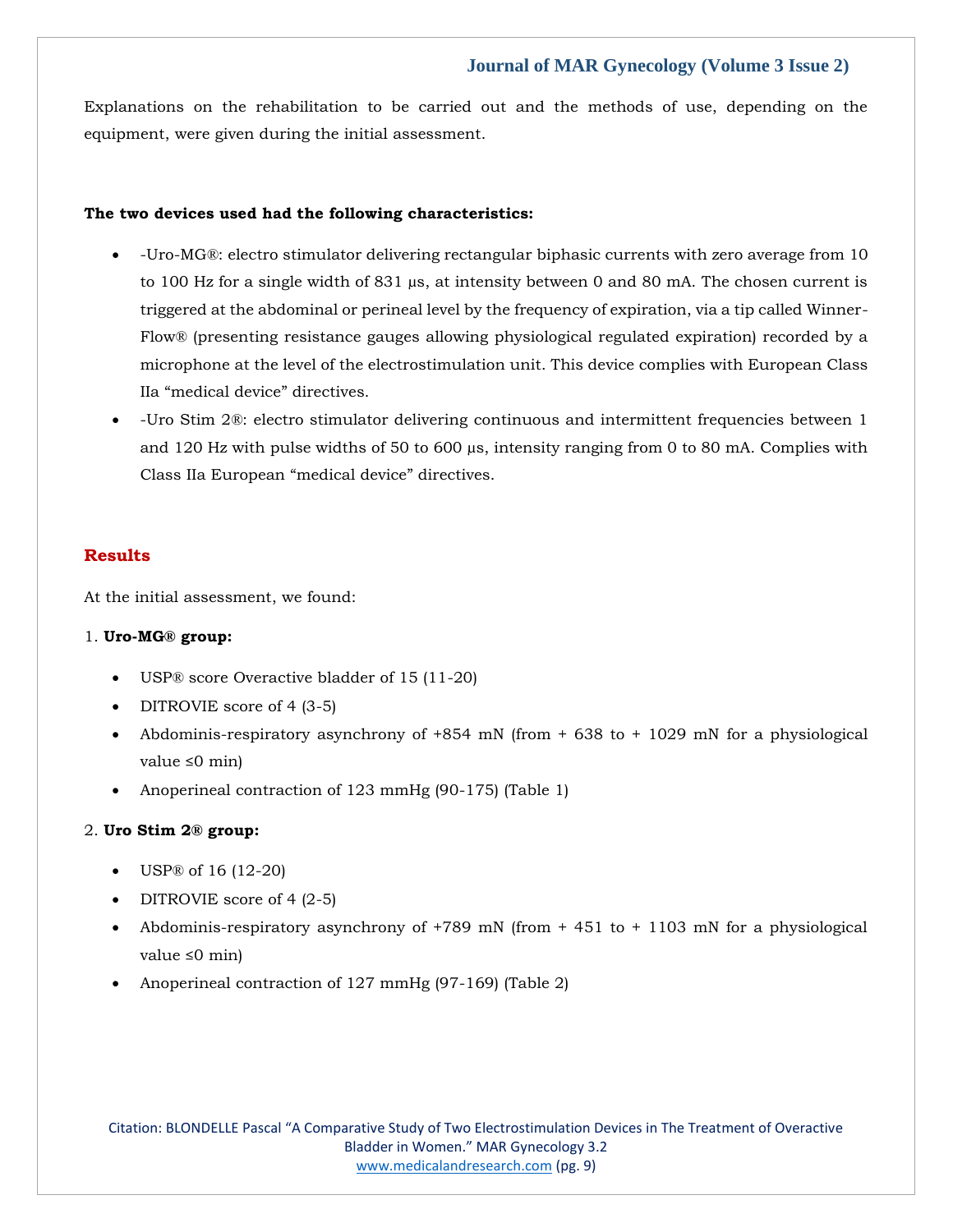At the final assessment, we found the following values:

#### 1**. Uro-MG® group**:

- USP $\textcircled{8}$  score of 3 (0 -5)
- DITROVIE score of 2 (1-4)
- Abdominis-respiratory asynchrony of  $+61$  mN (from  $-12$  to  $+159$  mN for a physiological value ≤0 min)
- Anoperineal contraction of 143mmHg (105-18) (Table 1)

## 2. **Uro Stim 2® group:**

- USP® Overactive Bladder score of 5 (4-13)
- DITROVIE score of 3 (1-5)
- Abdominis-respiratory asynchrony of +657 mN (from + 409 to + 913 mN for a physiological value ≤0 min)
- Anoperineal contraction of 131 mmHg (92-177) (Table 2)
- •

#### **We observed between the two assessments:**

- A significant improvement in the USP® scores according to the two groups concerned, namely:
- Uro-MG® group down 12 points (80%) in the USP® score.
- Uro Stim 2® group down 11 points (69%) in the USP® score.
- A significant improvement in the DITROVIE score in both groups, respectively -2 and -1 points.
- A significant improvement in the correction of abdominal-respiratory asynchrony in the Uro-MG® group (-92%). This improvement is in the Uro Stim 2® group of -16%.
- An improvement in anoperineal contraction of +16% for the Uro-MG® group and +3% for the Uro Stim 2® group.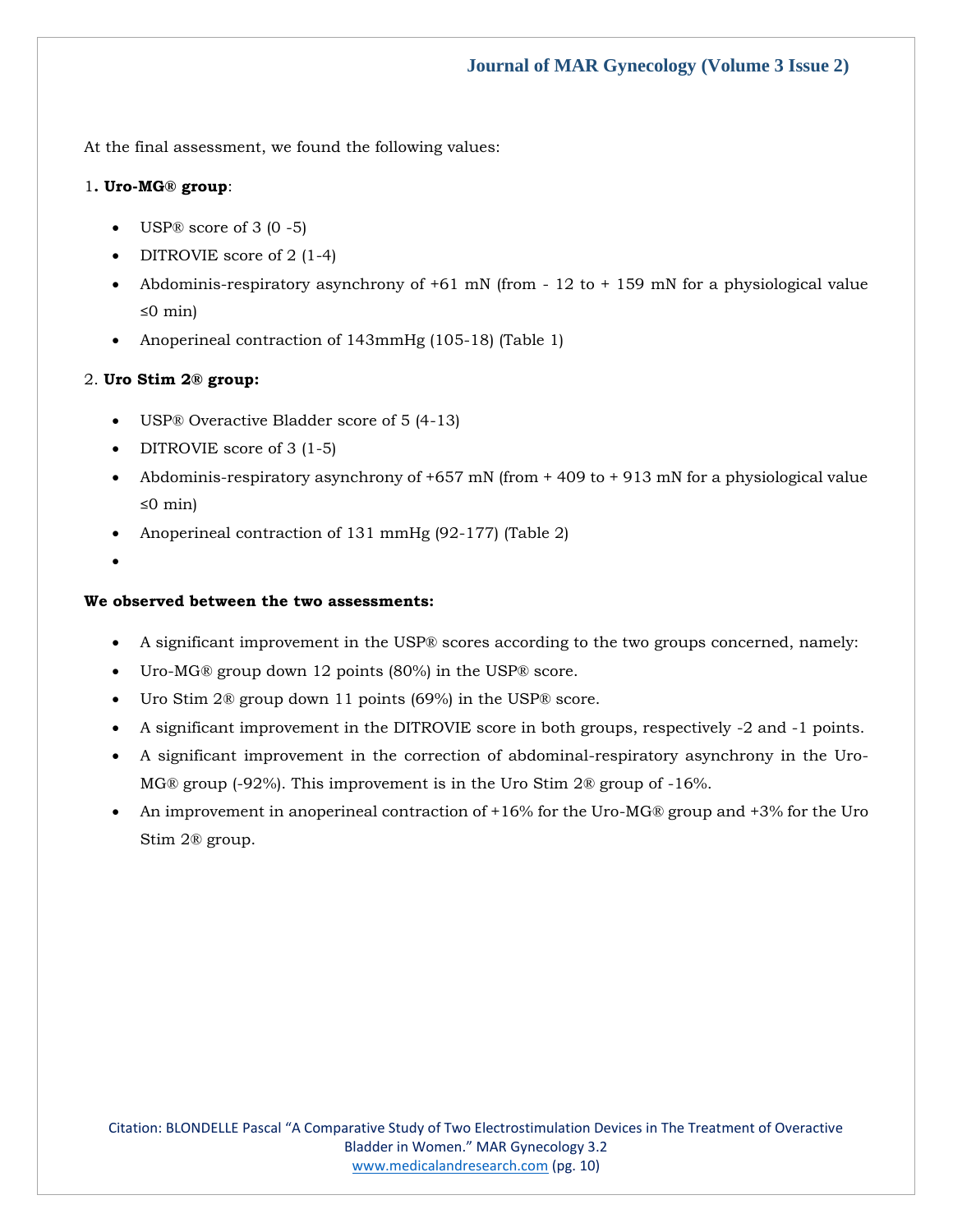|                      |                          | <b>Final</b>      |                |
|----------------------|--------------------------|-------------------|----------------|
| <b>TABLE 1</b>       | <b>InitialAssessment</b> | <b>Assessment</b> | Gain           |
| Uro-MG® Group        |                          |                   |                |
|                      |                          |                   |                |
| <b>USP</b>           |                          |                   |                |
| Score                | $15(11-20)$              | $3(0-5)$          | 80%            |
|                      |                          |                   |                |
|                      |                          |                   | $\overline{2}$ |
| <b>DITROVIE</b>      | $4(3-5)$                 | $2(1-4)$          | points         |
|                      |                          |                   |                |
| Abdomino-Respiratory |                          |                   |                |
| Asynchrony           | 854 mN                   | 61mN              | 92%            |
|                      | (de 638 à                |                   |                |
|                      | 1029)                    | (de -12 à 159)    |                |
|                      |                          |                   |                |
| Ano-périneal         |                          |                   |                |
| Contraction          | 123 mmHg                 | 143 mmHg          | 1,16%          |
|                      | $(90$ à 175)             | $(105 \land 18)$  |                |
|                      |                          |                   |                |

Citation: BLONDELLE Pascal "A Comparative Study of Two Electrostimulation Devices in The Treatment of Overactive Bladder in Women." MAR Gynecology 3.2 [www.medicalandresearch.com](http://www.medicalandresearch.com/) (pg. 11)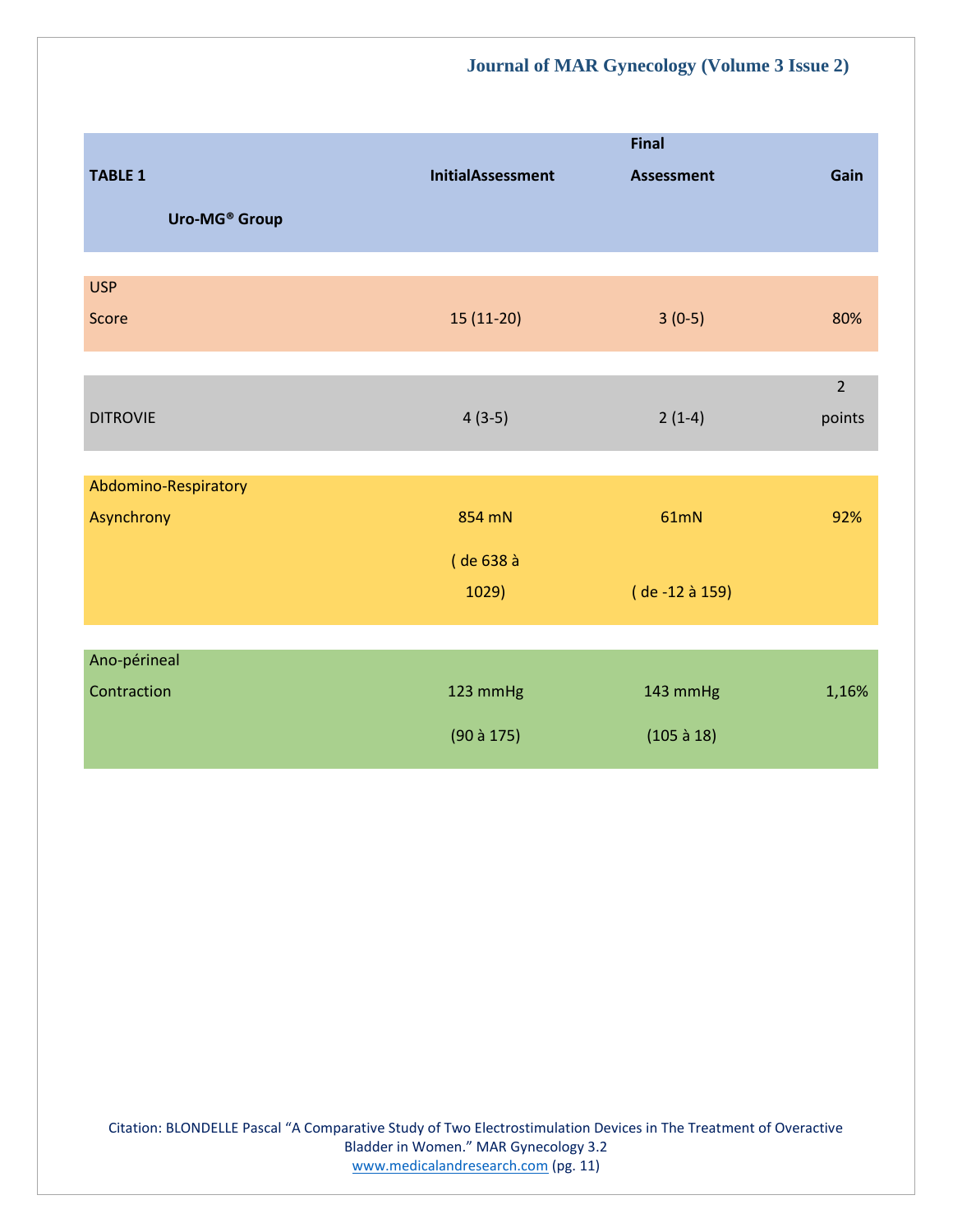| <b>TABLE 2</b>          | Initial           | <b>Final</b>      | Gain         |
|-------------------------|-------------------|-------------------|--------------|
|                         | <b>Assessment</b> | <b>Assessment</b> |              |
| Uro Stim 2 <sup>®</sup> |                   |                   |              |
| <b>Group</b>            |                   |                   |              |
|                         |                   |                   |              |
| <b>USP</b>              | 16 (12-20)        | $5(4-13)$         | 68%          |
| Score                   |                   |                   |              |
|                         |                   |                   |              |
| <b>DITROVIE</b>         | $4(2-5)$          | $3(1-5)$          | $\mathbf{1}$ |
|                         |                   |                   | point        |
|                         |                   |                   |              |
| Abdomino-Respiratory    | 789 mmHg          | 657 mmHg          | 16,00%       |
| Asynchrony              |                   |                   |              |
|                         | $(451$ à          | $(409-913)$       |              |
|                         | 1103)             |                   |              |
|                         |                   |                   |              |
|                         |                   |                   |              |
| Ano-périneal            | 127 mmHg          | 131 mmHg          | 1,03%        |
| Contraction             |                   |                   |              |
|                         | $(97-169)$        | $(97-177)$        |              |

## **Discussion**

The purpose of our study was to highlight the electrostimulation well founded in urinary disorders such as an overactive bladder by using two proven electrical techniques, one by neurostimulation of the NTP and the other by abdominis-perineal electrostimulation with expiratory trigger.

We found that the two groups each presented significantly improved USP® scores for the pathology treated with significant differences of 80 and 69%, significantly greater in the Uro-MG® group.

The same was true for the DITROVIE score, which is a scale for assessing disruption of quality of life during voiding disorders, with an improvement difference of 2 and 1 point respectively.

Citation: BLONDELLE Pascal "A Comparative Study of Two Electrostimulation Devices in The Treatment of Overactive Bladder in Women." MAR Gynecology 3.2 [www.medicalandresearch.com](http://www.medicalandresearch.com/) (pg. 12)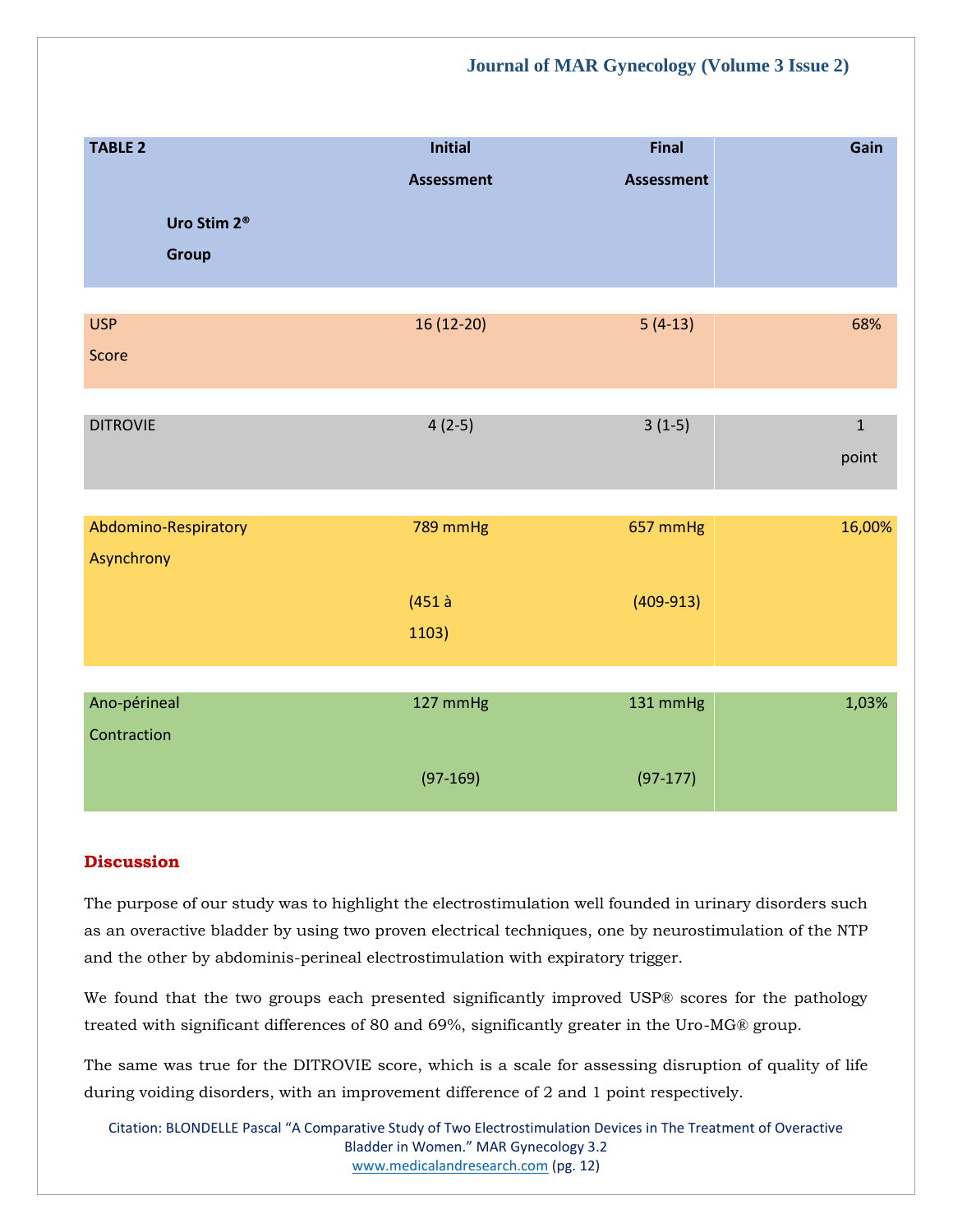Abdominis-respiratory asynchrony is almost completely corrected in patients using the Uro-MG® device (-92%), compared to the group performing tibial neurostimulation (-16%). This very significant difference in the correction of abdominis-respiratory asynchrony between the two techniques is explained by the fact that:

- The Uro Stim 2<sup>®</sup> is an excito-motor and electrical analgesic stimulator with 2 separate galvanic channels of the constant current type whether or not delivering a current depending on whether it is switched on or off by the user. It is used as a neurostimulator at the level of the ankle on the posterior tibial afferent sciatic nerve. Its action is purely passive for the patient.
- The Uro-MG® is an electro stimulator whose currents are biphasic, symmetrical with zero average. It is distinguished by the fact that it delivers its currents to the stimulation block, using the patient's expiratory frequency, via the Winner-Flow® tip, as a trigger. The positioning of the cutaneous electrodes at the abdominal then perineal level, beyond the impact on urinary incontinence, has an impact on the perineum-abdominal-pharynx-buccinator expiratory chain, making it possible to correct the deleterious piston engagement of the diaphragm on the viscera and pelvic organs. This device is defined as an electrical cutaneous Biofeedback. The patient performs active-assisted biofeedback of the abdominis-perineo-pharyngeal plane. We see an interest in it in the treatment of overactive bladder. The user of the Uro-MG®, at the same time as she corrects the control's inversion of the abdominis-perineal physiology, engages in active work of the abdominal muscles (Transversus abdominis-Obliquus externus abdominis-Obliquus internus abdominis) versus the inspiratory muscles (diaphragm). It seems important to ventilate these patients in voluntary expiration and activation of the abdominal muscles, to obtain a synergistic contraction of their pelvic floor, allowing a detrusor's contraction inhibition of the Mahony reflex 3 type, reflex implemented in rehabilitation session and especially in selfrehabilitation, to allow patients to no longer be dependent on bladder volume.

It should be noted that no intolerance to currents has been reported, proving the harmlessness of the electrical stimulation delivered by both medical devices.

#### **Conclusion**

Our study is limited by the low recruitment of cases, the difficulty of the patients to talk about it spontaneously, the lack of medical history and the inclusion of a single practitioner specialized in perineal rehabilitation.

It shows all the same the interest of information on secondary pelvic-perineal affections in women but also very certainly in men. Despite this low level of recruitment, we have demonstrated that the simple and daily use of well-targeted electrostimulation in relation to the urinary pathology detected, improves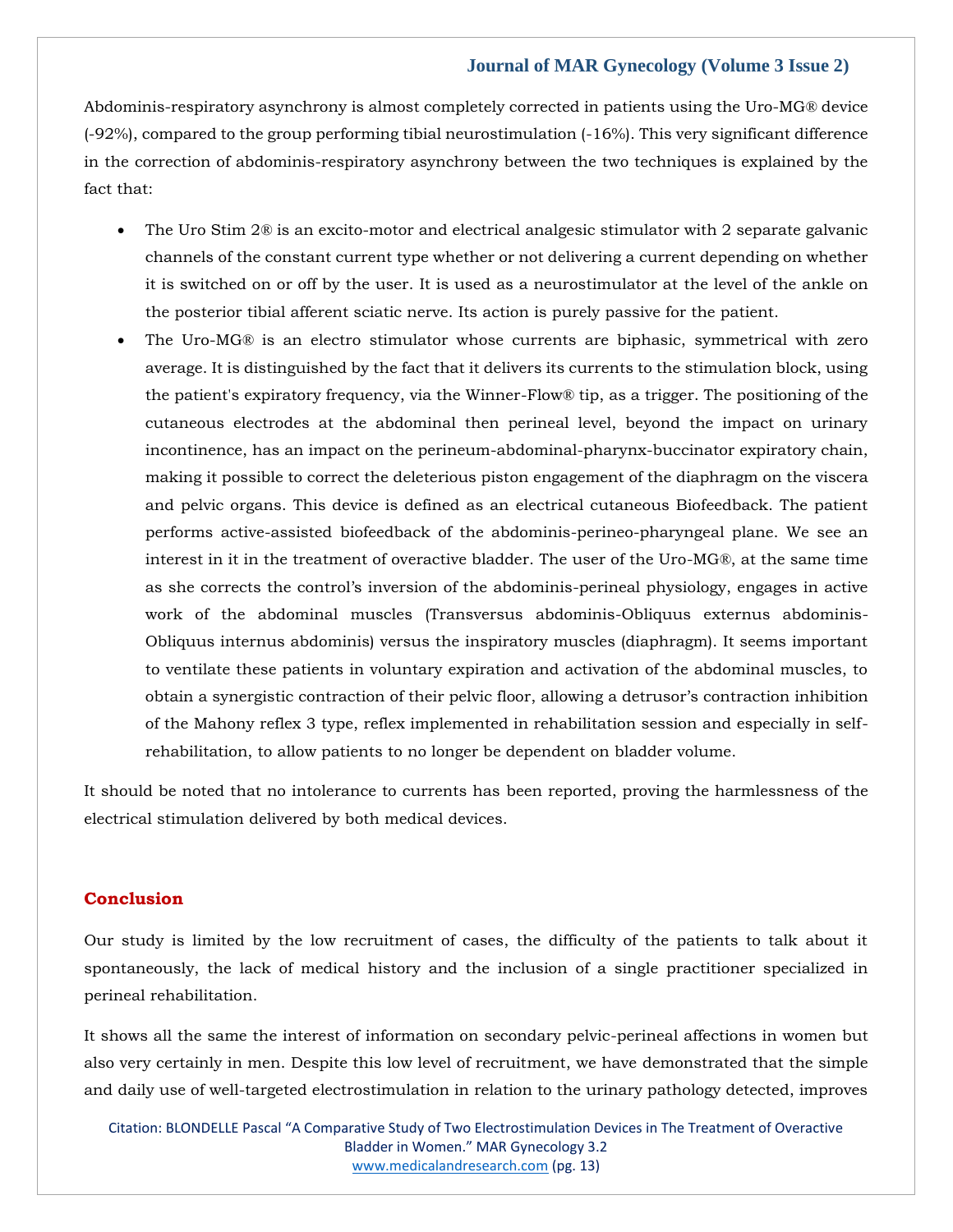the daily life and the comfort of patients benefiting from self-rehabilitation. We noted the harmlessness of the two electro stimulators used for this study at the cutaneous level, in accordance with the European directives "medical devices" class IIa, making it possible to consider a self-rehabilitation treatment at home easily reproducible by the patient suffering from urinary disorders.

The clear advantage of the expiratory biofeedback type stimulation creating a Mahony reflex 3 type, suggests that we could design a study with a stimulator bringing together on two separate channels the characteristics of both a cutaneous biofeedback of the Uro-MG® and neurostimulation of the afferent nerve of the Uro Stim 2® type.

#### **Declaration of conflicts of interest**

The authors, during the last 5 years, has had no conflict of interest with the companies ADTMed and Schwa Medico.

#### **References**

1. Amarenco G[, Serment G, L'hyperactivité vésicale. "](https://www.google.com/search?q=%E2%80%9CSIFUD%E2%80%9D.+&rlz=1C1CHBF_enIN1000IN1000&sxsrf=ALiCzsbVHkvnfAsWeKthD5GSeysTUAM4qA%3A1652251330715&ei=wlp7YrWvK4qjseMPkdiHmAs&ved=0ahUKEwi1mJbt69b3AhWKUWwGHRHsAbMQ4dUDCA4&uact=5&oq=%E2%80%9CSIFUD%E2%80%9D.+&gs_lcp=Cgdnd3Mtd2l6EAMyBggAEBYQHjIICAAQFhAKEB4yCAgAEBYQChAeMgYIABAWEB4yBggAEBYQHjIGCAAQFhAeMgYIABAWEB4yBggAEBYQHjIGCAAQFhAeMgYIABAWEB46BwgjEOoCECdKBAhBGABKBAhGGABQyANYyANg5BBoAXABeACAAaUBiAGlAZIBAzAuMZgBAKABAaABArABCsABAQ&sclient=gws-wiz)SIFUD". Elsevier 1998.

2. Buzelin JM, Lacert p, Le Normand L, "[Ontogenèse de la fonction vésicosphinctérienne](https://www.google.com/search?q=Ontogen%C3%A8se+de+la+fonction+v%C3%A9sicosphinct%C3%A9rienne&rlz=1C1CHBF_enIN1000IN1000&sxsrf=ALiCzsY9xwR_DrfPeIUfPM90tgqtnO2L6Q%3A1652251314480&ei=slp7YoD2HMSOseMPiI-vkAs&ved=0ahUKEwiAl7fl69b3AhVER2wGHYjHC7IQ4dUDCA4&uact=5&oq=Ontogen%C3%A8se+de+la+fonction+v%C3%A9sicosphinct%C3%A9rienne&gs_lcp=Cgdnd3Mtd2l6EAM6BwgjEOoCECdKBAhBGABKBAhGGABQrw1Yrw1g-BpoAXABeACAAcoBiAHKAZIBAzItMZgBAKABAaABArABCsABAQ&sclient=gws-wiz)". J urol 1988 [;94 : 211-](https://www.google.com/search?q=Ontogen%C3%A8se+de+la+fonction+v%C3%A9sicosphinct%C3%A9rienne&rlz=1C1CHBF_enIN1000IN1000&sxsrf=ALiCzsY9xwR_DrfPeIUfPM90tgqtnO2L6Q%3A1652251314480&ei=slp7YoD2HMSOseMPiI-vkAs&ved=0ahUKEwiAl7fl69b3AhVER2wGHYjHC7IQ4dUDCA4&uact=5&oq=Ontogen%C3%A8se+de+la+fonction+v%C3%A9sicosphinct%C3%A9rienne&gs_lcp=Cgdnd3Mtd2l6EAM6BwgjEOoCECdKBAhBGABKBAhGGABQrw1Yrw1g-BpoAXABeACAAcoBiAHKAZIBAzItMZgBAKABAaABArABCsABAQ&sclient=gws-wiz)

3. Beneton C, De Parisot O. Le ["traitement médical de l'hyperactivité vésicale"](https://www.google.com/search?q=traitement+m%C3%A9dical+de+l%E2%80%99hyperactivit%C3%A9+v%C3%A9sicale%E2%80%9D.+&rlz=1C1CHBF_enIN1000IN1000&sxsrf=ALiCzsbCHht7Y7IR2BFqF83bIeHJ3-AYQg%3A1652251299133&ei=o1p7Yp3nB_WVseMP6am58AM&ved=0ahUKEwjdxI7e69b3AhX1SmwGHelUDj4Q4dUDCA4&uact=5&oq=traitement+m%C3%A9dical+de+l%E2%80%99hyperactivit%C3%A9+v%C3%A9sicale%E2%80%9D.+&gs_lcp=Cgdnd3Mtd2l6EAMyCAghEBYQHRAeOgcIIxDqAhAnSgQIQRgASgQIRhgAUMcHWMcHYPYOaAJwAHgAgAHSBogB0gaSAQM2LTGYAQCgAQGgAQKwAQrAAQE&sclient=gws-wiz). Elsevier. EMC Consulte [2008.](https://www.google.com/search?q=traitement+m%C3%A9dical+de+l%E2%80%99hyperactivit%C3%A9+v%C3%A9sicale%E2%80%9D.+&rlz=1C1CHBF_enIN1000IN1000&sxsrf=ALiCzsbCHht7Y7IR2BFqF83bIeHJ3-AYQg%3A1652251299133&ei=o1p7Yp3nB_WVseMP6am58AM&ved=0ahUKEwjdxI7e69b3AhX1SmwGHelUDj4Q4dUDCA4&uact=5&oq=traitement+m%C3%A9dical+de+l%E2%80%99hyperactivit%C3%A9+v%C3%A9sicale%E2%80%9D.+&gs_lcp=Cgdnd3Mtd2l6EAMyCAghEBYQHRAeOgcIIxDqAhAnSgQIQRgASgQIRhgAUMcHWMcHYPYOaAJwAHgAgAHSBogB0gaSAQM2LTGYAQCgAQGgAQKwAQrAAQE&sclient=gws-wiz)

4. Gamé X, Phé V, "[Traitement de première intention du syndrome c](https://www.google.com/search?q=%E2%80%9CTraitement+de+premi%C3%A8re+intention+du+syndrome+clinique+d%E2%80%99hyperactivit%C3%A9+v%C3%A9sicale+non+neurologique%E2%80%9D.+&rlz=1C1CHBF_enIN1000IN1000&sxsrf=ALiCzsYIUQ53mieNcT5rHRbFPfdUTxaeug%3A1652251282343&ei=klp7Ys_LFKCWseMPw7Wm4AY&ved=0ahUKEwjP3I3W69b3AhUgS2wGHcOaCWwQ4dUDCA4&uact=5&oq=%E2%80%9CTraitement+de+premi%C3%A8re+intention+du+syndrome+clinique+d%E2%80%99hyperactivit%C3%A9+v%C3%A9sicale+non+neurologique%E2%80%9D.+&gs_lcp=Cgdnd3Mtd2l6EAMyBwgjEOoCECcyBwgjEOoCECcyBwgjEOoCECcyBwgjEOoCECcyBwgjEOoCECcyBwgjEOoCECcyBwgjEOoCECcyBwgjEOoCECcyBwgjEOoCECcyBwgjEOoCECdKBAhBGABKBAhGGABQlghYlghg6xBoAnABeACAAQCIAQCSAQCYAQCgAQGgAQKwAQrAAQE&sclient=gws-wiz)linique d'hyperactivité vésicale non neurologique"[. Progrès en urologie 2020 30 904-919.](https://www.google.com/search?q=%E2%80%9CTraitement+de+premi%C3%A8re+intention+du+syndrome+clinique+d%E2%80%99hyperactivit%C3%A9+v%C3%A9sicale+non+neurologique%E2%80%9D.+&rlz=1C1CHBF_enIN1000IN1000&sxsrf=ALiCzsYIUQ53mieNcT5rHRbFPfdUTxaeug%3A1652251282343&ei=klp7Ys_LFKCWseMPw7Wm4AY&ved=0ahUKEwjP3I3W69b3AhUgS2wGHcOaCWwQ4dUDCA4&uact=5&oq=%E2%80%9CTraitement+de+premi%C3%A8re+intention+du+syndrome+clinique+d%E2%80%99hyperactivit%C3%A9+v%C3%A9sicale+non+neurologique%E2%80%9D.+&gs_lcp=Cgdnd3Mtd2l6EAMyBwgjEOoCECcyBwgjEOoCECcyBwgjEOoCECcyBwgjEOoCECcyBwgjEOoCECcyBwgjEOoCECcyBwgjEOoCECcyBwgjEOoCECcyBwgjEOoCECcyBwgjEOoCECdKBAhBGABKBAhGGABQlghYlghg6xBoAnABeACAAQCIAQCSAQCYAQCgAQGgAQKwAQrAAQE&sclient=gws-wiz)

5. Dumoulin C, Cacciari LP, Hay-Smith EJC. "[Pelvic floor muscle training versus no treatment, or](https://www.google.com/search?q=%E2%80%9CPelvic+floor+muscle+training+versus+no+treatment%2C+or+inactive+control+treatments%2C+for+urinary+incontinence+in+women%E2%80%9D.&rlz=1C1CHBF_enIN1000IN1000&sxsrf=ALiCzsYoEJ8bi6sHWd8c7qdfPerlJrMnaQ%3A1652251265495&ei=gVp7YvbnHeCTseMP172hkAM&ved=0ahUKEwi2rInO69b3AhXgSWwGHddeCDIQ4dUDCA4&uact=5&oq=%E2%80%9CPelvic+floor+muscle+training+versus+no+treatment%2C+or+inactive+control+treatments%2C+for+urinary+incontinence+in+women%E2%80%9D.&gs_lcp=Cgdnd3Mtd2l6EAMyBwgjEOoCECcyBwgjEOoCECcyBwgjEOoCECcyBwgjEOoCECcyBwgjEOoCECcyBwgjEOoCECcyBwgjEOoCECcyBwgjEOoCECcyBwgjEOoCECcyBwgjEOoCECdKBAhBGABKBAhGGABQxwtYxwtg0hNoAXAAeACAAQCIAQCSAQCYAQCgAQGgAQKwAQrAAQE&sclient=gws-wiz)  [inactive control treatments, for urinary incontinence in women](https://www.google.com/search?q=%E2%80%9CPelvic+floor+muscle+training+versus+no+treatment%2C+or+inactive+control+treatments%2C+for+urinary+incontinence+in+women%E2%80%9D.&rlz=1C1CHBF_enIN1000IN1000&sxsrf=ALiCzsYoEJ8bi6sHWd8c7qdfPerlJrMnaQ%3A1652251265495&ei=gVp7YvbnHeCTseMP172hkAM&ved=0ahUKEwi2rInO69b3AhXgSWwGHddeCDIQ4dUDCA4&uact=5&oq=%E2%80%9CPelvic+floor+muscle+training+versus+no+treatment%2C+or+inactive+control+treatments%2C+for+urinary+incontinence+in+women%E2%80%9D.&gs_lcp=Cgdnd3Mtd2l6EAMyBwgjEOoCECcyBwgjEOoCECcyBwgjEOoCECcyBwgjEOoCECcyBwgjEOoCECcyBwgjEOoCECcyBwgjEOoCECcyBwgjEOoCECcyBwgjEOoCECcyBwgjEOoCECdKBAhBGABKBAhGGABQxwtYxwtg0hNoAXAAeACAAQCIAQCSAQCYAQCgAQGgAQKwAQrAAQE&sclient=gws-wiz)". Cochrane Database Syst Rev [2018;10:CD005654.](https://www.google.com/search?q=%E2%80%9CPelvic+floor+muscle+training+versus+no+treatment%2C+or+inactive+control+treatments%2C+for+urinary+incontinence+in+women%E2%80%9D.&rlz=1C1CHBF_enIN1000IN1000&sxsrf=ALiCzsYoEJ8bi6sHWd8c7qdfPerlJrMnaQ%3A1652251265495&ei=gVp7YvbnHeCTseMP172hkAM&ved=0ahUKEwi2rInO69b3AhXgSWwGHddeCDIQ4dUDCA4&uact=5&oq=%E2%80%9CPelvic+floor+muscle+training+versus+no+treatment%2C+or+inactive+control+treatments%2C+for+urinary+incontinence+in+women%E2%80%9D.&gs_lcp=Cgdnd3Mtd2l6EAMyBwgjEOoCECcyBwgjEOoCECcyBwgjEOoCECcyBwgjEOoCECcyBwgjEOoCECcyBwgjEOoCECcyBwgjEOoCECcyBwgjEOoCECcyBwgjEOoCECcyBwgjEOoCECdKBAhBGABKBAhGGABQxwtYxwtg0hNoAXAAeACAAQCIAQCSAQCYAQCgAQGgAQKwAQrAAQE&sclient=gws-wiz)

6. [Bo K, Fernandes ACNL, Duarte TB, Brito LGO, Ferreira CHJ.](https://www.google.com/search?q=%E2%80%9CIs+pelvic+floor+muscle+training+effective+for+symptoms+of+overactive+bladder+in+women%3F+A+systematic+review%E2%80%9D.+&rlz=1C1CHBF_enIN1000IN1000&sxsrf=ALiCzsYIhVrQyhEFKIZZ4n-win-z2AJL-w%3A1652251249702&ei=cVp7YrbCKvKcseMPkp2HuAk&ved=0ahUKEwj2vsXG69b3AhVyTmwGHZLOAZcQ4dUDCA4&uact=5&oq=%E2%80%9CIs+pelvic+floor+muscle+training+effective+for+symptoms+of+overactive+bladder+in+women%3F+A+systematic+review%E2%80%9D.+&gs_lcp=Cgdnd3Mtd2l6EANKBAhBGAFKBAhGGABQhwtYhwtg9BBoA3AAeACAAQCIAQCSAQCYAQCgAQKgAQHAAQE&sclient=gws-wiz) "Is pelvic floor muscle training effective [for symptoms of overactive bladder in women? A systematic review](https://www.google.com/search?q=%E2%80%9CIs+pelvic+floor+muscle+training+effective+for+symptoms+of+overactive+bladder+in+women%3F+A+systematic+review%E2%80%9D.+&rlz=1C1CHBF_enIN1000IN1000&sxsrf=ALiCzsYIhVrQyhEFKIZZ4n-win-z2AJL-w%3A1652251249702&ei=cVp7YrbCKvKcseMPkp2HuAk&ved=0ahUKEwj2vsXG69b3AhVyTmwGHZLOAZcQ4dUDCA4&uact=5&oq=%E2%80%9CIs+pelvic+floor+muscle+training+effective+for+symptoms+of+overactive+bladder+in+women%3F+A+systematic+review%E2%80%9D.+&gs_lcp=Cgdnd3Mtd2l6EANKBAhBGAFKBAhGGABQhwtYhwtg9BBoA3AAeACAAQCIAQCSAQCYAQCgAQKgAQHAAQE&sclient=gws-wiz)". Physiotherapy 2020;106:65—76.

7. Azuri J, Kafri R, Ziv-Baran T, Stav K. "[Outcomes of different protocols of pelvic floor physical therapy](https://www.google.com/search?q=%E2%80%9COutcomes+of+different+protocols+of+pelvic+floor+physical+therapy+and+anticholinergics+in+women+with+wet+over-active+bladder%3A+a+4-year+follow-up%E2%80%9D.+&rlz=1C1CHBF_enIN1000IN1000&sxsrf=ALiCzsY6LdUS88xb1geOYlmJ-XP8_3aMiA%3A1652251233156&ei=YVp7YvKYCaqWseMPguqT-A0&ved=0ahUKEwiyzdO-69b3AhUqS2wGHQL1BN8Q4dUDCA4&uact=5&oq=%E2%80%9COutcomes+of+different+protocols+of+pelvic+floor+physical+therapy+and+anticholinergics+in+women+with+wet+over-active+bladder%3A+a+4-year+follow-up%E2%80%9D.+&gs_lcp=Cgdnd3Mtd2l6EAMyBwgjEOoCECcyBwgjEOoCECcyBwgjEOoCECcyBwgjEOoCECcyBwgjEOoCECcyBwgjEOoCECcyBwgjEOoCECcyBwgjEOoCECcyBwgjEOoCECcyBwgjEOoCECc6BwgAEEcQsAM6CggAEEcQsAMQyQNKBAhBGABKBAhGGABQswxY6Q5gjhhoBXABeACAAQCIAQCSAQCYAQCgAQGgAQKwAQrIAQjAAQE&sclient=gws-wiz)  [and anticholinergics in women with wet over-active bladder: a 4-year follow-up](https://www.google.com/search?q=%E2%80%9COutcomes+of+different+protocols+of+pelvic+floor+physical+therapy+and+anticholinergics+in+women+with+wet+over-active+bladder%3A+a+4-year+follow-up%E2%80%9D.+&rlz=1C1CHBF_enIN1000IN1000&sxsrf=ALiCzsY6LdUS88xb1geOYlmJ-XP8_3aMiA%3A1652251233156&ei=YVp7YvKYCaqWseMPguqT-A0&ved=0ahUKEwiyzdO-69b3AhUqS2wGHQL1BN8Q4dUDCA4&uact=5&oq=%E2%80%9COutcomes+of+different+protocols+of+pelvic+floor+physical+therapy+and+anticholinergics+in+women+with+wet+over-active+bladder%3A+a+4-year+follow-up%E2%80%9D.+&gs_lcp=Cgdnd3Mtd2l6EAMyBwgjEOoCECcyBwgjEOoCECcyBwgjEOoCECcyBwgjEOoCECcyBwgjEOoCECcyBwgjEOoCECcyBwgjEOoCECcyBwgjEOoCECcyBwgjEOoCECcyBwgjEOoCECc6BwgAEEcQsAM6CggAEEcQsAMQyQNKBAhBGABKBAhGGABQswxY6Q5gjhhoBXABeACAAQCIAQCSAQCYAQCgAQGgAQKwAQrIAQjAAQE&sclient=gws-wiz)". Neurourol Urodyn [2017;36\(3\):755](https://www.google.com/search?q=%E2%80%9COutcomes+of+different+protocols+of+pelvic+floor+physical+therapy+and+anticholinergics+in+women+with+wet+over-active+bladder%3A+a+4-year+follow-up%E2%80%9D.+&rlz=1C1CHBF_enIN1000IN1000&sxsrf=ALiCzsY6LdUS88xb1geOYlmJ-XP8_3aMiA%3A1652251233156&ei=YVp7YvKYCaqWseMPguqT-A0&ved=0ahUKEwiyzdO-69b3AhUqS2wGHQL1BN8Q4dUDCA4&uact=5&oq=%E2%80%9COutcomes+of+different+protocols+of+pelvic+floor+physical+therapy+and+anticholinergics+in+women+with+wet+over-active+bladder%3A+a+4-year+follow-up%E2%80%9D.+&gs_lcp=Cgdnd3Mtd2l6EAMyBwgjEOoCECcyBwgjEOoCECcyBwgjEOoCECcyBwgjEOoCECcyBwgjEOoCECcyBwgjEOoCECcyBwgjEOoCECcyBwgjEOoCECcyBwgjEOoCECcyBwgjEOoCECc6BwgAEEcQsAM6CggAEEcQsAMQyQNKBAhBGABKBAhGGABQswxY6Q5gjhhoBXABeACAAQCIAQCSAQCYAQCgAQGgAQKwAQrIAQjAAQE&sclient=gws-wiz)—8.